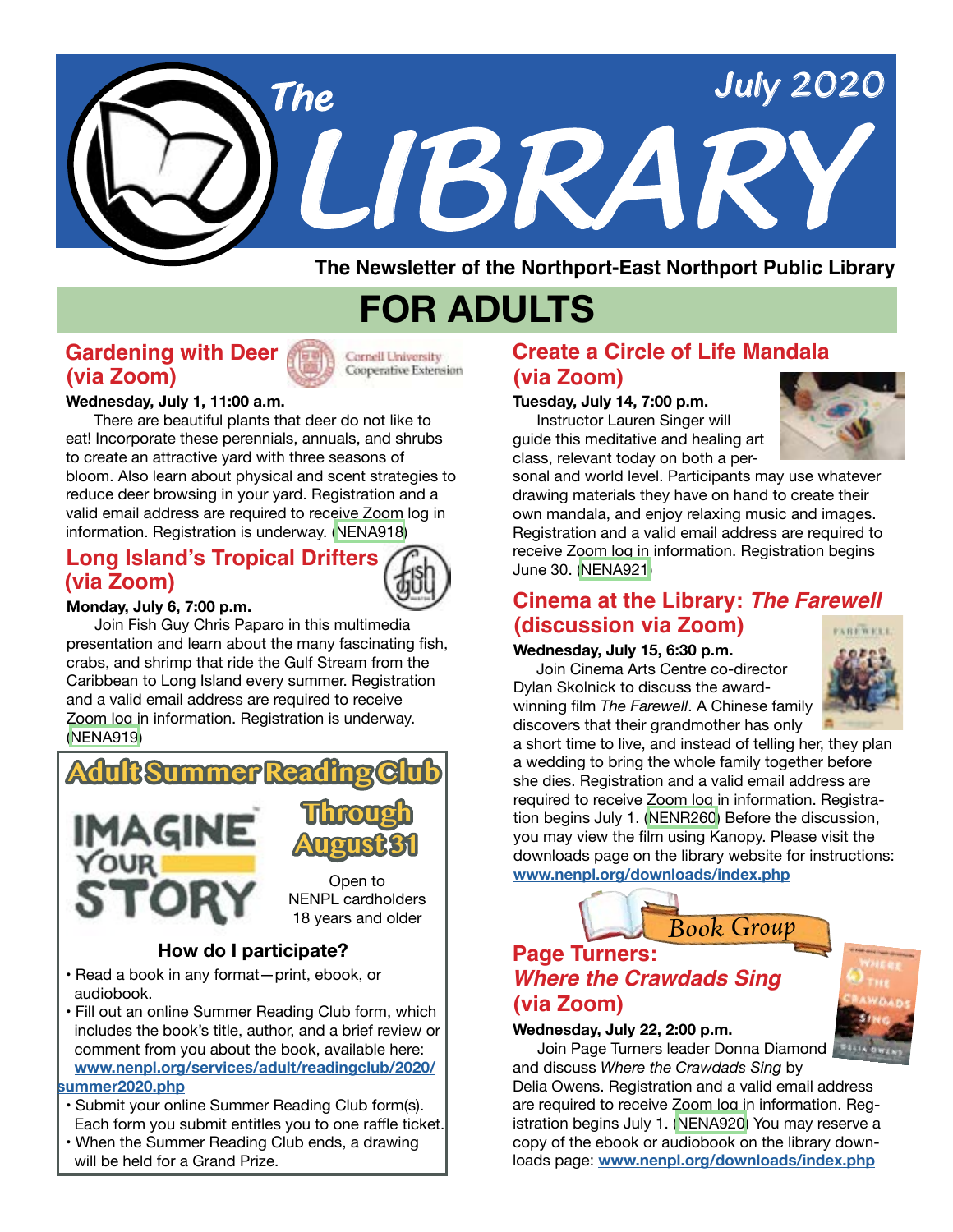# **FOR ADULTS**

## **Birding with the Fish Guy (via Zoom)**



#### **Monday, August 3, 7:00 p.m.**

 Take a look at the sea's feathered friends with Chris Paparo in this multimedia presentation. Find out what Long Island birds can be observed close to the shore. Learn details about wading birds, waterfowl, and raptors, as well as where one can go to observe them. Registration and a valid email address are required to receive Zoom log in information Registration begins July 20. ([NENA922\)](https://search.livebrary.com/record=g1100036~S43)

## **Let's Learn English (via Zoom)**

#### **Fridays, July 3, 10, 17, 24, 31, August 7, 14, 21, 28, 2:00 p.m.**

Introducing English for new language learners. In this fun interactive beginners program you will learn Basic English vocabulary, pronunciation, conversation, reading, and writing skills, in collaboration with Literacy Suffolk. New students can apply through Literacy Suffolk and will be matched with a personal tutor to help on their English language journey. Call 631-261-2313 ext. 210 to join.

## **Aprendamos inglés (via Zoom)**

**Viernes el 3, 10, 17, 24, 31 de Julio, 7, 14, 21, 28 de Agosto, 2:00 p.m.**

La introducción de inglés para nuevos estudiantes. En este divertido programa interactivo, principiantes aprenderá vocabulario básico en inglés, pronunciación, conversación, lectura, y escritura, en colaboración con Literacy Suffolk. Los nuevos estudiantes pueden solicitar a través de Literacy Suffolk y ser emparejados con un tutor personal para ayudarle. Llame 631-261-2313 ext. 210 para participar.



 Learn a language by listening and breaking down conversations with Mango. Over 70 languages to choose from including Spanish, French, Japanese, and Italian. Mango is also great for English language learners. Beginners focus on building basic vocabulary through conversation while learning grammar and anecdotal cultural facts. Are you an intermediate learner? Take a placement test and you will be directed where to start. Create your Mango account through our website. You can continue to learn on your computer online and also download the app on your tablet or mobile device. Get started with Mango by visiting: **[www.nenpl.org/onlineresearch/databases/](http://www.nenpl.org/onlineresearch/databases/language-learning.php) [language-learning.php](http://www.nenpl.org/onlineresearch/databases/language-learning.php)**

## **Medicare Counseling (via phone)**

**Wednesday, July 8** [\(NENA923](https://search.livebrary.com/record=g1100029~S43)) **Tuesday, July 21** [\(NENA924](https://search.livebrary.com/record=g1100031~S43)) **10:00, 10:30, 11:00, or 11:30 a.m.**

A volunteer from the Health Insurance Information Counseling Assistance Program (HIICAP) will answer your questions about Medicare and supplementary insurance in a one-on-one phone consultation. Registration is underway.

## Language Learning & Literacy

## **Dynamic English (via Zoom)**

**Thursdays, July 2, 9, 23, 30, August 6, 13, 27, 7:00 p.m.**

 Develop your English vocabulary, grammar, reading, and pronunciation with this friendly intermediate English conversation group. Registration begins June 25. [\(NENR261](https://search.livebrary.com/record=g1099946~S43))

## **Everyday Spanish (via Zoom)**

#### **Tuesdays, July 14, 21, 28, August 4, 11, 18, 25, 4:00 p.m.**

This Spanish conversation course focuses on mastering key vocabulary words to help you start understanding and conversing in Spanish immediately. Registration begins July 1. [\(NENR262](https://search.livebrary.com/record=g1099952~S43))

# pronunciator:》

 Do you need structure to learn a language, or do you like to pick and choose what you would like to learn? For the structured learner, select *Learning Guides and More* where you can choose among lessons from beginners all the way to advanced learners. For the autodidacts, select *Personalized Courses* where you can create your own course by customizing what you would like to learn. There is even a *Main Course* where you will find drills, audio lessons, music, movies, and more! Choose from over 100 languages including English for English language learners. Get started with Pronunciator by visiting: **[www.nenpl.org/](http://www.nenpl.org/onlineresearch/databases/language-learning.php) [onlineresearch/databases/language-learning.php](http://www.nenpl.org/onlineresearch/databases/language-learning.php)**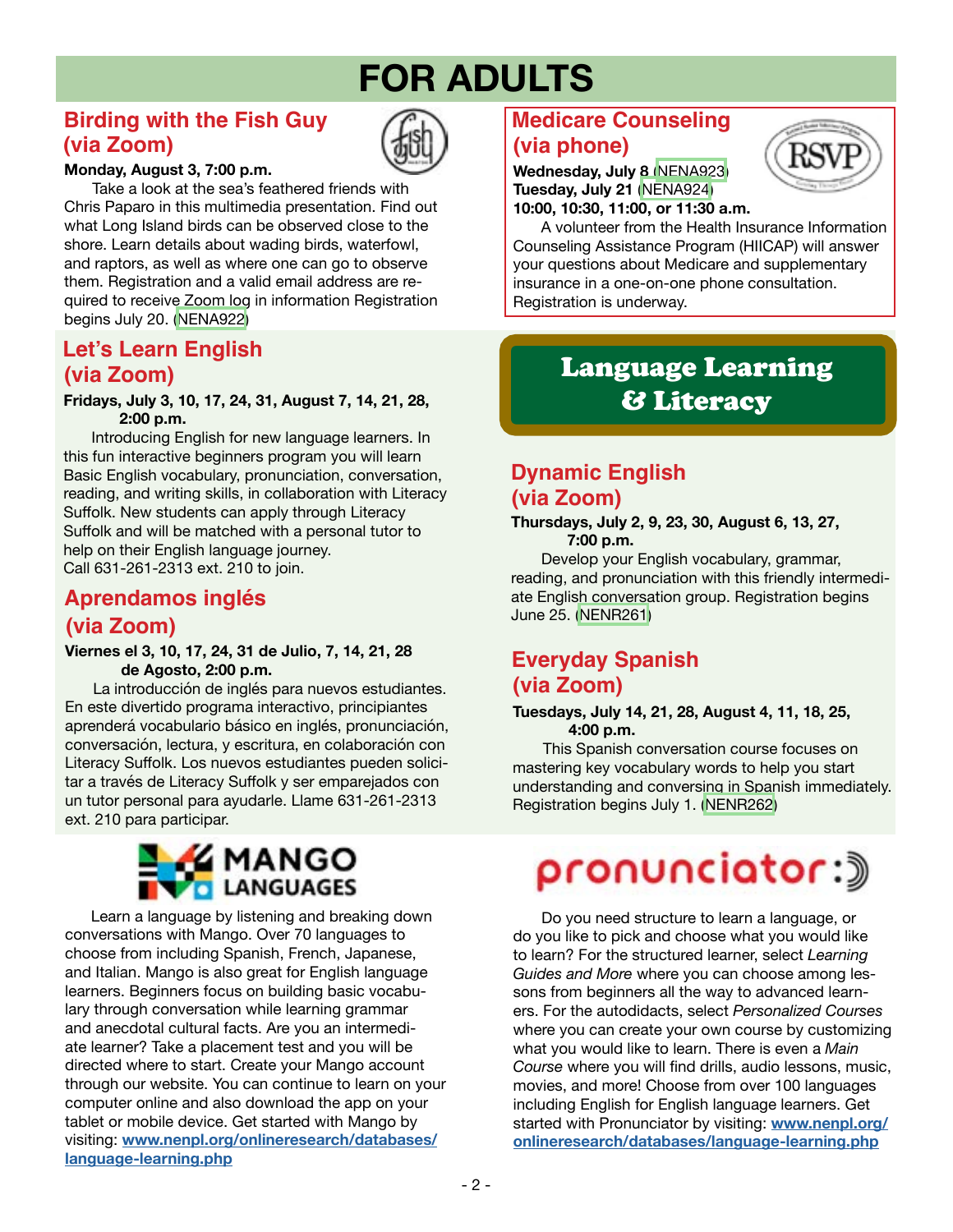## **FOR ADULTS**

## **Computer Classes**

## **Tech Support Session (via GoToMeeting)**

#### **Thursday, July 9, 7:00 p.m.**

 Have questions about your smartphone or an issue using apps on your tablet? Need a refresher on how to copy and paste, or help with an Excel function? Join us online and receive virtual one-on-one [help in 10-minute sessions. Registration is underway.](https://search.livebrary.com/record=g1100041~S85)  [\(NENC378\)](https://search.livebrary.com/record=g1100041~S43)

## **[All About Streaming Services](https://search.livebrary.com/record=g1100039~S85) (via GoToMeeting)**

#### **Wednesday, July 22, 7:00 p.m.**

 There are ways to access TV or movies other than using a cable provider. In this class you will learn about Internet-based streaming and the services available from various providers, including the Library. Registration is underway. ([NENC379](https://search.livebrary.com/record=g1100039~S43))

## **[Computers for Home Use:](https://search.livebrary.com/record=g1100042~S85) Microsoft Word**

## **(via GoToMeeting)**

#### **Wednesday, July 29, 7:00 p.m.**

 Learn how to write a letter, make a flyer, and create a newsletter using Microsoft Word. See how to edit and format text and documents, manipulate graphics, and other valuable features. Registration is underway. [\(NENC380\)](https://search.livebrary.com/record=g1100042~S43)



### Photograph & Postcard Digital Collection

New York Heritage Digital Collections contains historic photographs and postcards of the Northport-East Northport Library community. This collection is available for viewing on our library website: **[www.nenpl.org](http://www.nenpl.org)**

NYS HISTORIC NEWSPAPERS

Access to a wide range of local historical newspapers that reflect New York's unique history. Includes several local Northport-East Northport community newspapers. Search by newspaper title, publishing date, or keywords for content. This collection is available for viewing on our library website: **[www.nenpl.org](http://www.nenpl.org)**

## *Online and On-Demand Classes*

*Take courses at any time on your computer, tablet, or mobile device. For more details visit: nenpl.org or contact the Reference Desk.*

## LEARNINGEXPRESS

An EBSCO Company

 Career preparation, computer and software skills training, GED and college test preparation, and more.



 Basic to advanced technology and computer training including email basics, Internet basics, browser skills (including Chrome, Firefox, and Edge), Windows 10, online safety, MAC OS basics, and even the Linux operating system. Visit: **<https://edu.gcfglobal.org/en/subjects/tech/>**



 [Six-week long online courses taught by instructors](https://education.gale.com/l-northpub/)  who are experts in their field. Topics include computer applications, web design, and various technology subjects.



 Online video tutorials and training courses for all [levels. Learn technology, creative, and business skills.](https://www.lynda.com/portal/patron?org=nenpl.org)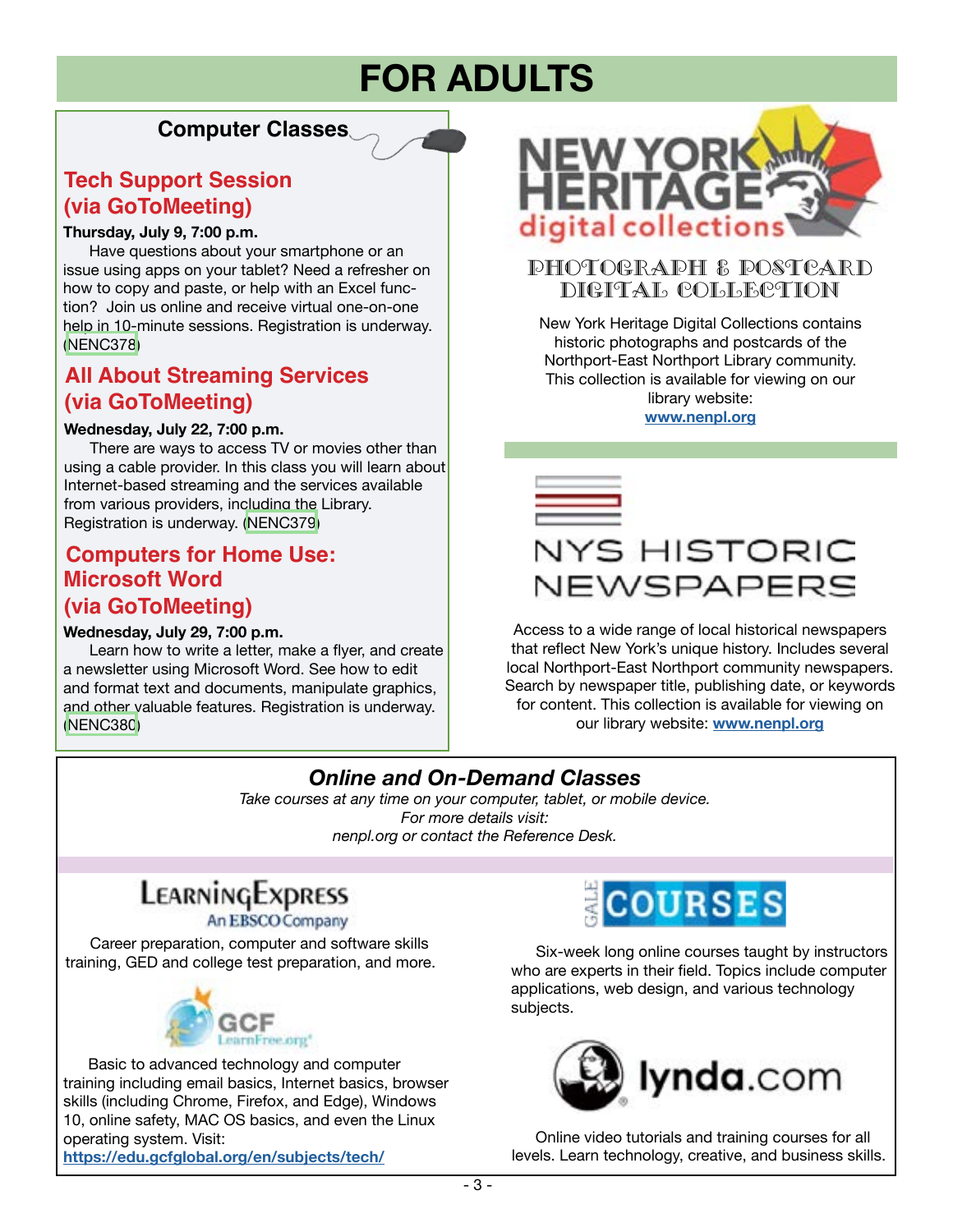# **FOR TEENS**

## **Teen Summer Reading Club**

For students entering grades 6 through 12 **Through August 31**





 For teens, summer is the time to read whatever they want, learn new skills, and have fun. *Imagine Your Story* is our Teen Summer Reading Club theme, and this summer our club will be online! All reviews will be submitted through our webpage. For each book review submitted, you will receive a raffle ticket. Numerous titles can be accessed through our downloads page: **<http://livebrary.overdrive.com/library/teens>**

#### **How do I participate?**

- Choose an age-appropriate book to read or listen to. Access a Read, Rate, and Raffle form at: **[www.nenpl.org/teens/src/2020/index.php](http://www.nenpl.org/teens/src/2020/index.php)**
- For each book read, you will earn one raffle ticket. Books with more than 250 pages will qualify for two raffle tickets.
- Raffle basket prizes will be available at a later date. Prize basket themes are: Beach Bash, Dungeons and Dragons, Best of Pop Culture, DIY Crafts, Hack It! Invention Kit, Ice Cream Sundae, Imagine Your Story, Video and Board Games, Mad Scientist Kit, Movie Night, Spa and Beauty, and Sports of All Sorts.



 The NENPL Teen Services Department now has an official Instagram account! Please follow us at **[www.instagram.com/nenplteens](http://www.instagram.com/nenplteens)** or **@nenplteens** for up-to-date info on upcoming Teen library programs, book and media recommendations, fun content, and creative inspiration!

**Registration for the following Teen Programs begins on July 1.**

## **Vanilla Cupcakes with Vanilla Buttercream Icing**



#### **Monday, July 6, 1:00-2:00 p.m.**

Let's get back to basics with some easy recipes to make some super yummy cupcakes. These recipes use simple ingredients and teach different techniques for cake baking. A supply list will be emailed upon registration. *Registrants will receive an email with a link to the Zoom meeting*. ([NENY714](https://search.livebrary.com/record=g1100034~S43))

## **Relax and Unwind**

**Tuesday, July 7, 3:00-3:30 p.m.** [\(NENY715\)](https://search.livebrary.com/record=g1100035~S43) **Monday, July 13, 1:00-1:30 p.m.** ([NENY716](https://search.livebrary.com/record=g1100037~S43)) **Thursday, July 23, 3:00-3:30 p.m.** ([NENY717](https://search.livebrary.com/record=g1100172~S43)) **Thursday, July 30, 1:00-1:30 p.m.** ([NENY718](https://search.livebrary.com/record=g1100173~S43))

Join us to relax and rejuvenate! Have fun while learning meditation, visualization techniques, stress management methods, mindfulness practices, and simple poses. *Registrants will receive an email with a link to the Zoom meeting*.

## **Calligraffiti Workshops with Helen Murdock-Prep**

#### **Wednesdays, July 8, 15, 22, 29, 7:00-8:00 p.m.**

We know you know how to talk and text, but come back to the power of the pen! Learn this method of bold style brush lettering called Calligraffiti. All you need is a brush marker. Optional additional supplies include a thin marker and a white gel pen. *Registrants will receive an email with a link to the Zoom meeting*. [\(NENY719](https://search.livebrary.com/record=g1100174~S43))

### **Summer Snow Globe Craft**

#### **Friday, July 10, 2:00-3:00 p.m.**

 Learn how to make a snow globe this summer! Most of the materials we'll be using are right in your home! A supply list will be emailed upon registration. *Registrants will receive an email with a link to the Zoom meeting*. [\(NENY720\)](https://search.livebrary.com/record=g1100175~S43)

## **Late Night Campfire Series**



## **Friday, July 17, 8:00-10:00 p.m.**

 Get your living room tents and blanket forts ready because we are going to have a Campfire Story Marathon—told by you! Share something scary, funny, or true with teens from Town of Huntington libraries. You do not need to tell a story to participate. Stories can be read from a book, a retelling of a recent book, or something original. *Registrants will receive an email with a link to the Zoom meeting*. ([NENY721\)](https://search.livebrary.com/record=g1100176~S43)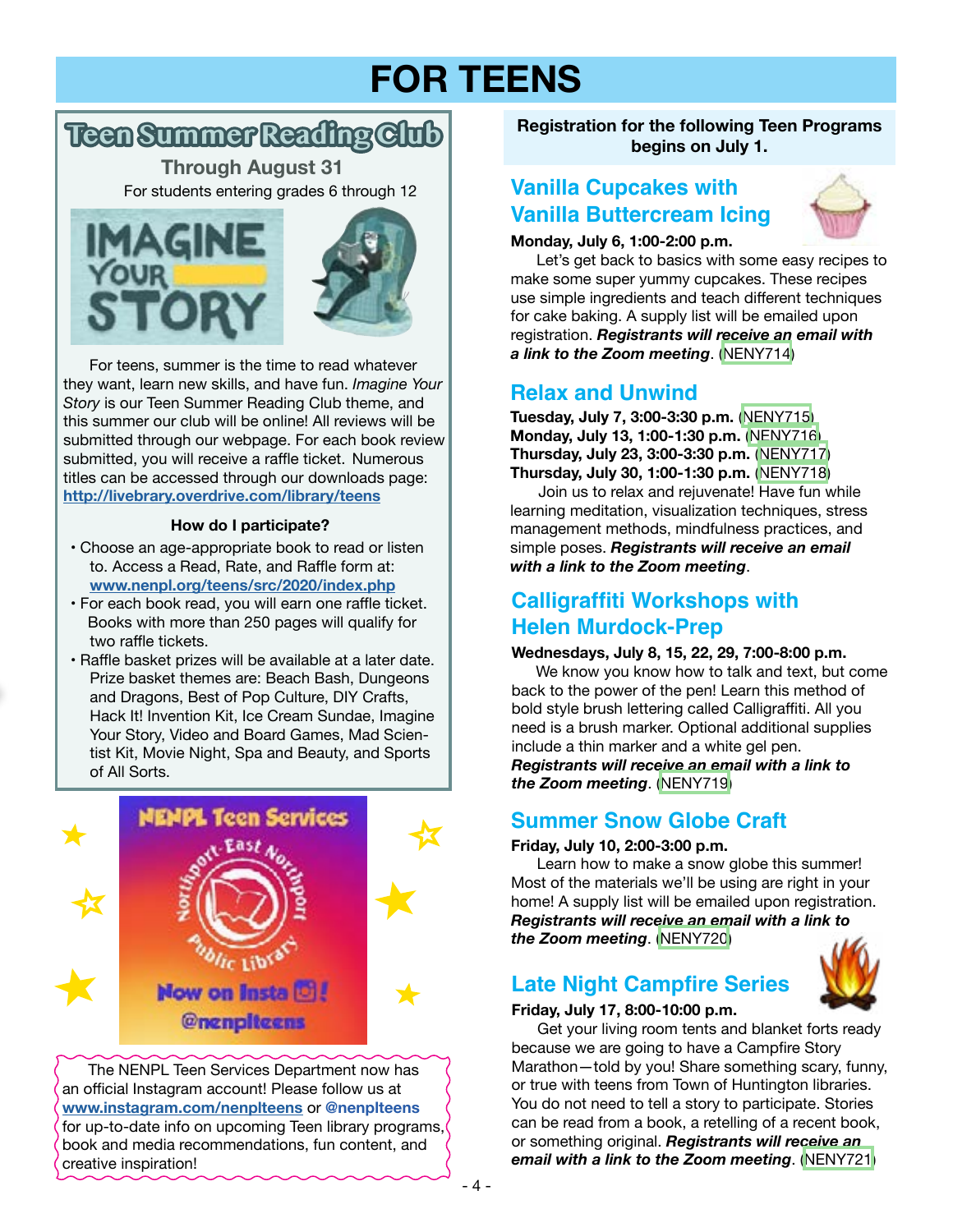# **FOR TEENS**

## **Optical Illusion Workshop**



**Monday, July 20, 2:00-3:30 p.m.** 

 Do you see what I see? Is seeing believing? Optical illusions are everywhere we look. Join us as we explore the real world of the unreal! A supply list will be emailed upon registration. *Registrants will receive an email with a link to the Zoom meeting*. ([NENY722](https://search.livebrary.com/record=g1100177~S43))

## **Teen Sign Language Basics**

**Monday, July 20, 27, August 3, 10, 7:00-7:45 p.m.**  A certified signing instructor will teach the basics of American Sign Language from introductory signs to finger spelling. *Registrants will receive an email with a link to the Zoom meeting*. [\(NENY723](https://search.livebrary.com/record=g1100178~S43))

## **Teen Writers Group**

**Friday, July 24, 7:00-8:30 p.m. Open to students in grades 8-12**

 Do you love to write? Join fellow writers to discuss your ideas and get feedback on your work. New members are always welcome. *Registrants will receive an email with a link to the Zoom meeting*. ([NENY724](https://search.livebrary.com/record=g1100180~S43))

## **Dessert in a Mug**

#### **Tuesday, July 28, 3:00-4:00 p.m.**

 These classic desserts are made in a mug and cooked in the microwave. During the virtual workshop we will make two different desserts: cheesecake and chocolate cake. Plus learn to make a homemade whipped cream to garnish your creation! A supply list will be emailed upon registration. *Registrants will receive an email with a link to the Zoom meeting*. [\(NENY725\)](https://search.livebrary.com/record=g1100181~S43)

**Registration for the following program is underway.**

### **Harry Potter Family Trivia Night**

#### **Friday, July 31, 7:00-8:30 p.m.**  *For families*



Celebrate Harry's birthday via an online trivia game! Participants will need two devices to participate: one to watch the questions via Zoom and one to submit answers. Families can work together or compete against one another! *Registrants will receive an email with a link to the Zoom meeting*. [\(NENY726](https://search.livebrary.com/record=g1100032~S43))



## **Moving Up?**

If you are entering grades 6-12 in September, remember to apply for your Teen Library card. It will enable you to use the teen computers, check out materials, access our databases from home, and sign up for teen programs.

**Registration for the following Teen Volunteer Opportunities begins on July 1.**

#### *Open to students in grades 7-12*

A maximum of two hours per teen for the month of July. All submissions are due by July 31.

## Color A Smile

 Take the time to color a few cheerful drawings and help out Color A Smile. They are a nonprofit organization that distributes colorful drawings to senior citizens, our troops overseas, and anyone in need of a smile. One drawing equals 30 minutes of volunteer time.

How to participate:

1. Print a page of your choice from the Color A Smile website: **[https://colorasmile.org/volunteer/coloring](https://colorasmile.org/volunteer/coloring-pages/)[pages/](https://colorasmile.org/volunteer/coloring-pages/)**

2. Color the page using crayons or markers. All hollow letters must be colored in. (No glitter, please) 3. Sign the drawing with your FIRST name and AGE. (no dates on any drawings)

4. Send a picture of your drawings to: teenvolunteer@ nenpl.org with "Color A Smile" in the subject line. 5. Mail your completed drawings to: Color A Smile, PO Box 1516, Morristown, NJ 07962-1516 [\(NENY727\)](https://search.livebrary.com/record=g1099972~S43)

## **Kindness Rocks**

 Paint an uplifting picture or message on a small rock and leave it for another person to find. Take a photo and tag us on



Instagram @nenplteens or email us at: teenvolunteer@ nenpl.org. Please put "Kindness Rocks" in the subject line. Five rocks equals one hour of volunteer time. [\(NENY728\)](https://search.livebrary.com/record=g1099971~S43)

## **United Way—Send a Virtual Letter**

 COVID-19 affects us all, but healthcare workers and first responders are on the front lines of the pandemic! Show your support and gratefulness for these heroes by sending them a virtual card: **[https://unitedway-](https://unitedwayinc.org/thank-you-card/)**



**[inc.org/thank-you-card/](https://unitedwayinc.org/thank-you-card/)** Take a snapshot of the confirmation and email is to us at: teenvolunteer@nenpl. org. Please put "United Way" in the subject line. Four cards equal one hour of volunteer time. ([NENY729\)](https://search.livebrary.com/record=g1099998~S43)

## **Local History Project**

 Enjoy taking photos? We are looking for teens to take photos of buildings and places in our community Please submit photos by email to: teenvolunteer@ nenpl.org and put "Local History Project" in the subject line. For every ten photos submitted, teens will earn one hour of volunteer time. [\(NENY730\)](https://search.livebrary.com/record=g1100002~S43)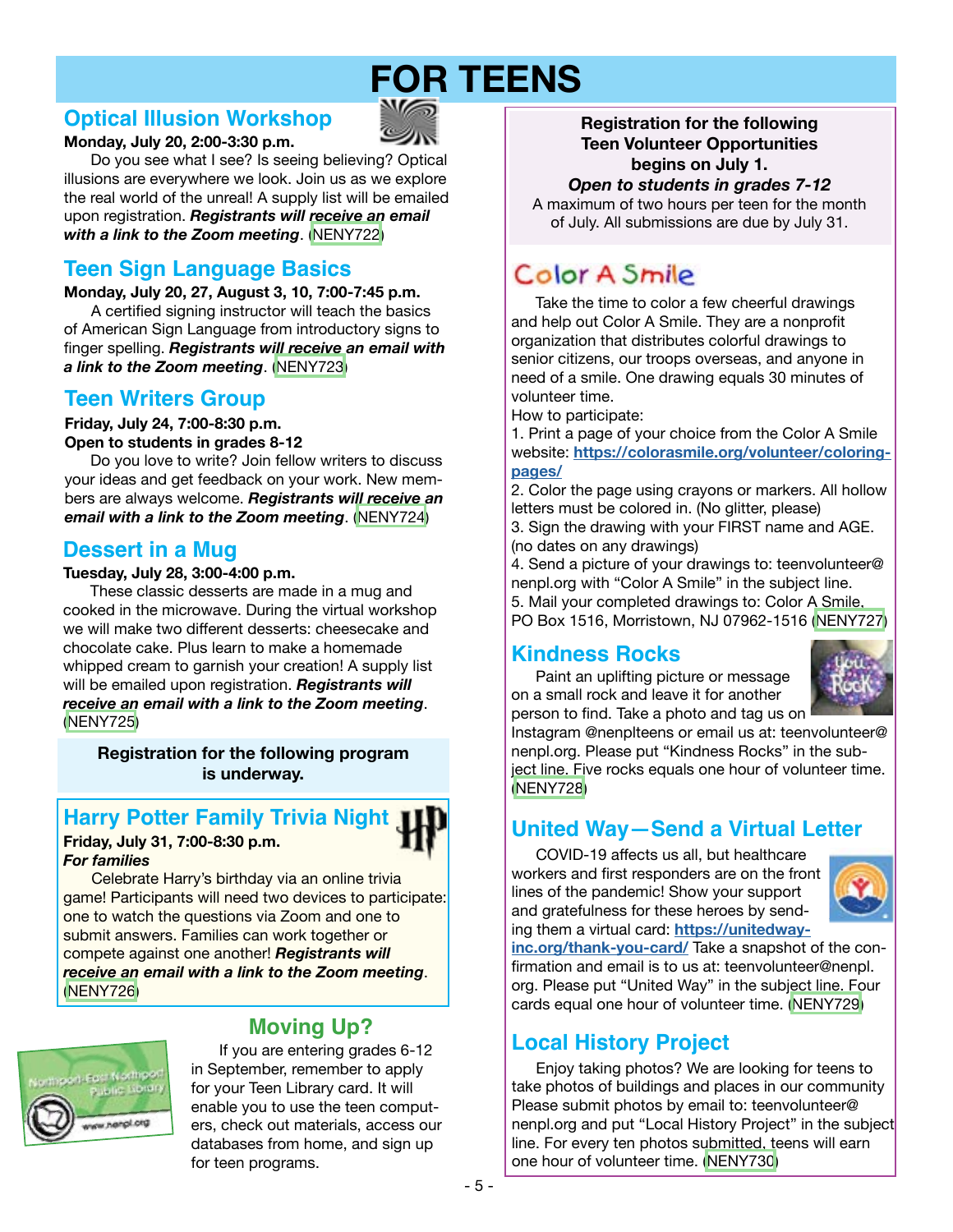# **FOR CHILDREN**

**Registration for the following virtual programs is ongoing. Please visit the Children's Summer Reading Club link on the library website: [www.nenpl.org/childrens/src/2020](http://www.nenpl.org/childrens/src/2020) then click on "Programs." Providing a valid email address is required to receive program log in information.**

## **SO Magic!**

**Thursday, June 25, 4:00 p.m.**



*Recommended for children 4-12 years* New magicians will learn mind-blowing tricks to show off to friends and family with the Circus Guy! *Registrants will receive an email with a link to the Zoom meeting.* (30 min.) ([NENJ074](https://search.livebrary.com/record=g1099768~S43))

## **Fairy Tales for Tots**

#### **Tuesday, June 30, 10:00 a.m.**

*Recommended for children 2-5 years*

 This fun and fast-paced preschool program includes music, movement, fine motor development, and storytelling. Children will participate in a lacing activity with items from home. *Registrants will receive an email with a link to the Zoom meeting.* (30 min.) [\(NENJ993\)](https://search.livebrary.com/record=g1099190~S43)

## **The Music, Bubbles, and Comedy Show**

#### **Thursday, July 2, 4:00 p.m.**

*Recommended for children birth-6 years*

 Mr. Matt from Turtle Dance Music will join us on Zoom as we listen to stories, sing along, dance, and laugh. *Registrants will receive an email with a link to the Zoom meeting.* (30 min.) [\(NENJ985](https://search.livebrary.com/record=g1099186~S43))

## **The BenAnna Band Family Concert**

**Tuesday, July 7, 5:00 p.m.** *For families*



 Go bananas for this high-energy musical duo that will have you sing-

ing and dancing along to traditional kids' songs and family-friendly popular tunes! *Registrants will receive an email with a link to the Zoom meeting.* (30 min.) [\(NENJ028\)](https://search.livebrary.com/record=g1099782~S43)

## **Wildlife Diversity**

#### **Wednesday, July 8, 3:00 p.m.**

*Recommended for children entering grades 2 and up* Join Ranger Eric for Wildlife Wednesday! Participants will meet exotic bugs, amphibians, reptiles, birds, and mammals remotely and discover where in the world they come from, special adaptations, and more! *Registrants will receive an email with a link to the Zoom meeting.* (60 min.) ([NENJ075](https://search.livebrary.com/record=g1099769~S43))

### **Aesop's Fables**

#### **Monday, July 13 through Monday, July 27**

*Recommended for children 4 years and up*

## **Traveling Rainforest**

#### **Wednesday, July 15, 3:00 p.m.**

*Recommended for children entering grades 2 and up* Join Ranger Eric for another Wildlife Wednesday! Discover the phenomena of the rainforest and its unique ecosystem through photos, live animals, videos, and remarkable stories. *Registrants will receive an email with a link to the Zoom meeting.* (60 min.) [\(NENJ076\)](https://search.livebrary.com/record=g1099775~S43)

## **Moving with Molly Mouse**

**Thursday, July 16, 11:00 a.m.**

*Recommended for children birth-5 years*

 Sing and dance along to a variety of music with Molly Mouse. *Registrants will receive an email with a link to the Zoom meeting.* (30 min.) [\(NENJ015](https://search.livebrary.com/record=g1099220~S43))

## **What Makes a Mammal a Mammal?**

**Wednesday, July 22, 3:00 p.m.** *Recommended for children* 

*entering grades 2 and up* It's Wildlife Wednesday! Mammals are a diverse and fascinating group of animals, ranging in size from the smallest shrew to the blue whale. Learn about locomotion, body structure, biology, and more with special appearances from some live mammals! *Registrants will receive an email with a link to the Zoom meeting.* (60 min.) ([NENJ077](https://search.livebrary.com/record=g1099779~S43))

## **SO Magic!**

**Thursday, July 23, 4:00 p.m.** *Recommended for children 4-12 years*

 Budding magicians will learn mind-blowing tricks to show off to friends and family with the Circus Guy! *Registrants will receive an email with a link to the Zoom meeting.* (30 min.) [\(NENJ078\)](https://search.livebrary.com/record=g1099784~S43)





 Bright Star Theatre presents the classic fables of the Greek storyteller Aesop, including "The Boy Who Cried Wolf" and "The Lion and the Mouse." This pre-recorded stage production entertains while sharing important messages about treating others fairly and telling right from wrong. *Registrants will be emailed a link to watch this performance at*  the time of their choosing. The link will be active from July 13 through July 27 only. (60 min.) [\(NENJ055\)](https://search.livebrary.com/record=g1099774~S43)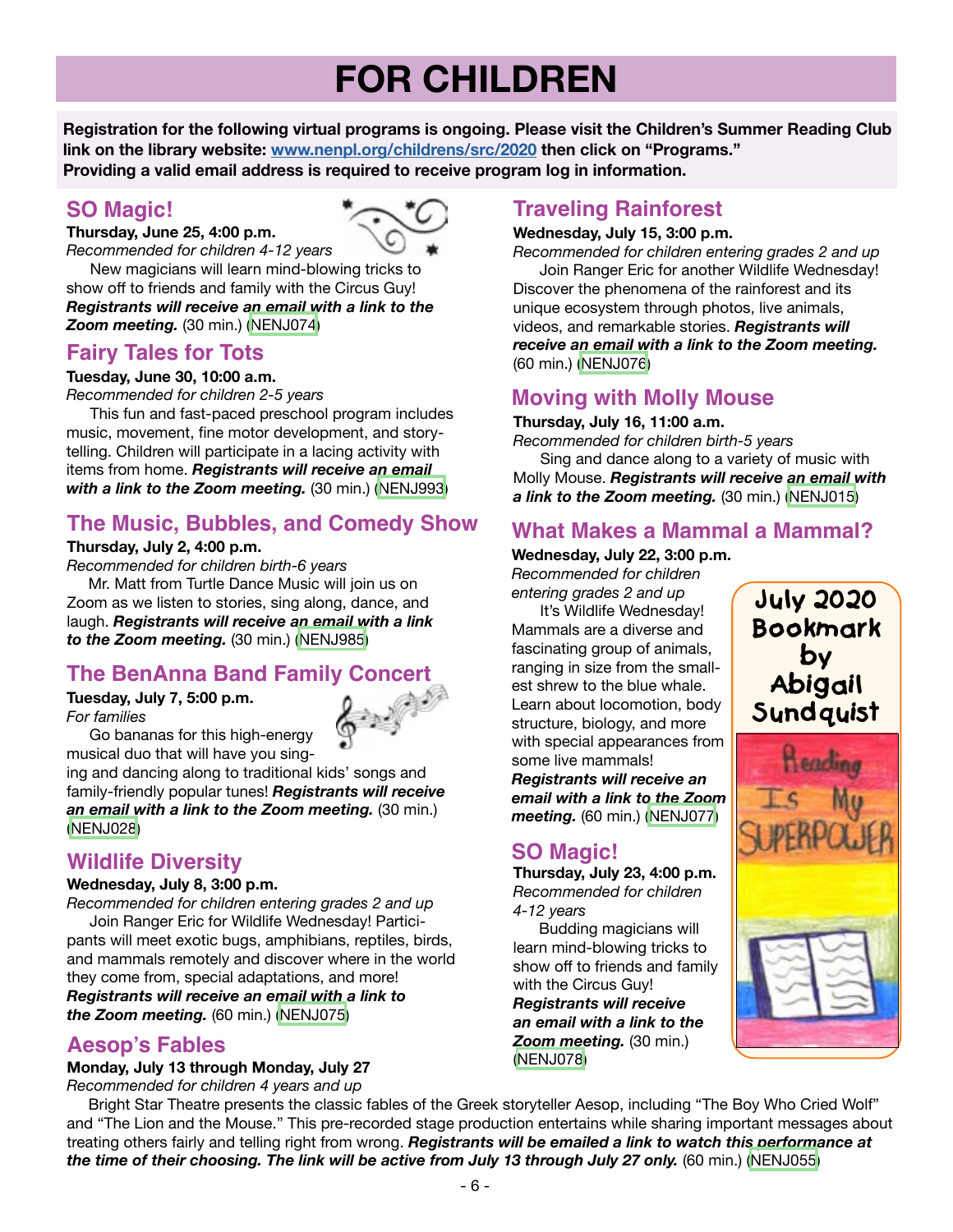# **FOR CHILDREN**

## **Summer Signing Time**

#### **Friday, July 24, 9:15 a.m.**

*Recommended for children birth-6 years* Have fun learning some basic sign language with your child using stories and songs. *Registrants will receive an email with a link to the Zoom meeting.* (30 min.) [\(NENJ023\)](https://search.livebrary.com/record=g1099209~S43)

## **Signing Stories**

#### **Friday, July 24, 11:00 a.m.**

*Recommended for children entering grades 1-5* Children will get an introduction to American Sign Language in this fun and interactive program. *Registrants will receive an email with a link to the Zoom meeting.* (30 min.) [\(NENJ024\)](https://search.livebrary.com/record=g1099210~S43)

## **Wildlife Diversity**

#### **Wednesday, July 29, 3:00 p.m.**

*Recommended for children entering grades 2 and up* Join Ranger Eric for our final session of Wildlife Wednesday! Participants will meet some of Eric's animal ambassadors and discover their habitats, special adaptations, and more. *Registrants will receive an email with a link to the Zoom meeting.* (60 min.) ([NENJ079](https://search.livebrary.com/record=g1099792~S43))

## **An Evening with Molly Mouse**

#### **Wednesday, July 29, 5:00 p.m.**

*Recommended for children birth-5 years* Sing and dance along to a variety of music with Molly Mouse. *Registrants will receive an email with a link to the Zoom meeting.* (30 min.) ([NENJ038](https://search.livebrary.com/record=g1099864~S43))

## **Harry Potter Family Trivia Night**

**Friday, July 31, 7:00 p.m.** *For families*

 Celebrate Harry's birthday with an online trivia game! Participants will need two devices to participate: one to watch the questions via Zoom and one to submit answers. Families can work together or compete against one another! *Registrants will receive an email with a link to the Zoom meeting.* (90 min.) [\(NENJ080\)](https://search.livebrary.com/record=g1099807~S43)

## **Myths from Mount Olympus**

**August 2, 8:00 p.m. through August 9, 8:00 p.m.** *Recommended for children entering grades 1-6*

 The Traveling Lantern Theatre Company will bring the stories of the gods and goddesses of Ancient Greece to life, including the flight of Icarus on his wax wings and Perseus' battle against Medusa, in this prerecorded show. *Registrants will be emailed a link to watch this performance at the time of their choosing. The link will be active from August 2 at 8:00 p.m. through August 9 at 8:00 p.m. only.* (60 min.) [\(NENJ027](https://search.livebrary.com/record=g1099211~S43))

### **Patronus Drawing**

## **Tuesday, August 4, 7:00 p.m.**

*Recommended for children 7-11 years*

 Harry Potter fans will enjoy imagining their own protective Patronus and bringing it to life using art supplies they have at home. *Registrants will receive an email with a link to the Zoom meeting.* (60 min.) ([NENJ048](https://search.livebrary.com/record=g1097785~S43))



 All seven titles in the original Harry Potter series are now available in **PLAYAWAY**. Please call the Children's Room to reserve a PLAYAWAY today!

## **Children's Summer Reading Club**



## **Now through August 31**

**It's easier than ever for kids birth through grade six to join our online Summer Reading Club with READsquared!**

#### **How do I participate?**

 Visit the Children's page on the library website: **[www.nenpl.org/childrens/src/2020](http://www.nenpl.org/childrens/src/2020)** or download the READsquared app (available for both Android and iOS), and create an account by clicking "Register."

 Children will earn points for the minutes they read and also by completing fun activities at home or outside. To celebrate this summer's theme *Imagine*  Your Story, many activities and booklists feature fairy tales, fables, mythology, and folklore. Points can be redeemed for prizes that will be available for pick up at a later date. The more points your children earn, the more prizes they receive!